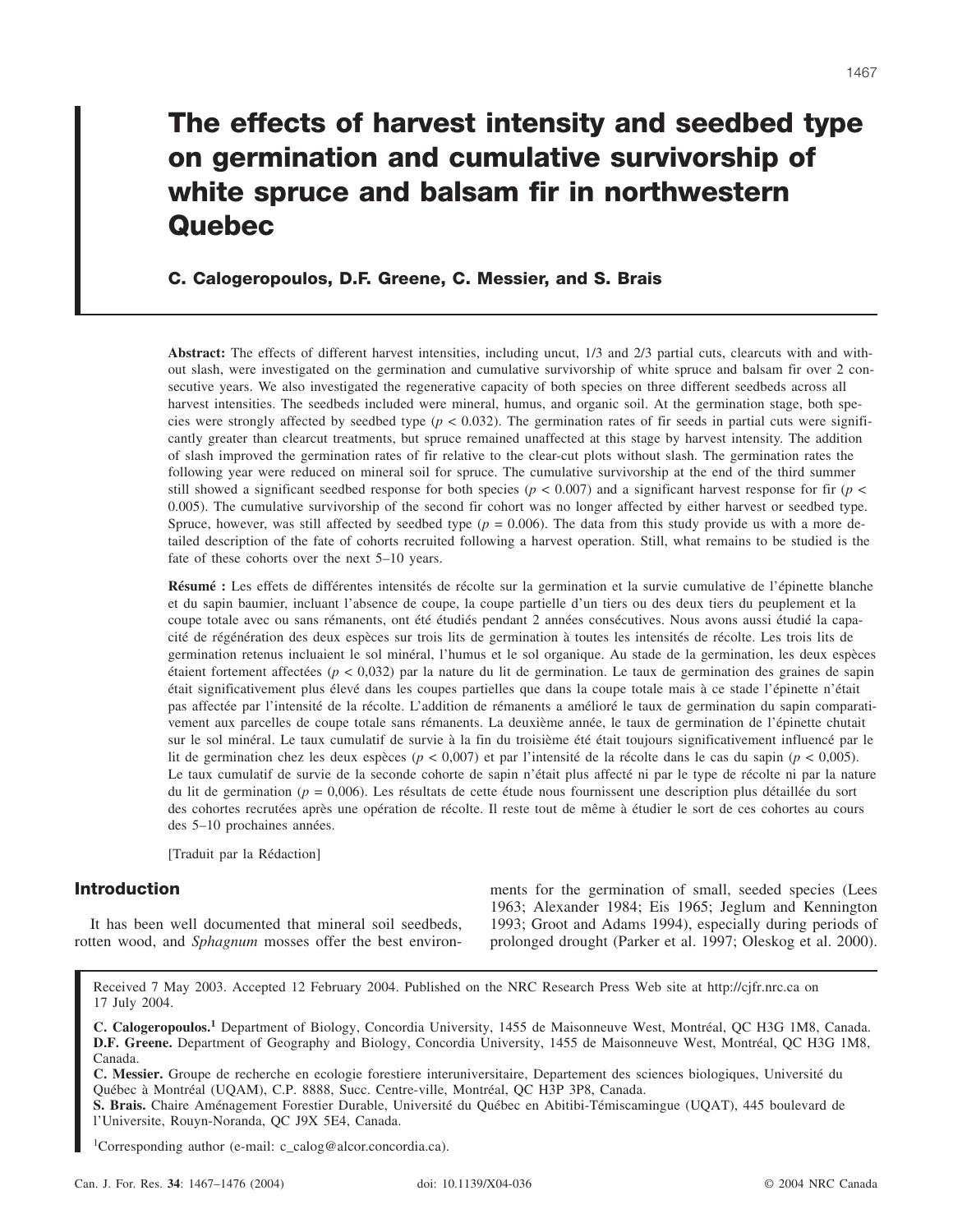Fibric organic (the Of horizon) seedbeds on upland sites are generally very porous and prone to desiccation, resulting in insufficient moisture to induce germination (Cayford and Dobbs 1967). The rule of thumb for upland boreal sites is that seedbed suitability will decrease as the depth of the organic layer increases (Greene and Johnson 1998; Charron and Greene 2002).

Moreover, we know that germination rates are inversely proportional to light intensity primarily because of seedbed desiccation in high light environments (McLaren and Janke 1996; Wright et al. 1998; Duchesneau and Morin 1999) and not because of a physiological response of seeds to highradiation environments. Light, however, is not the only abiotic factor governing the high germination rates under closed canopies. In fact, a closed canopy shelters the subcanopy environment from temperature extremes, which can result in desiccation and frost damage. However, light environments conducive to germination are not necessarily the same as those promoting subsequent survival. For example, Duchesneau and Morin (1999) found that regardless of the higher germination rates observed under reduced light, second summer survivorship under a dense canopy was only half of that in environments receiving more light.

In this study, harvesting operations were done in evenaged aspen (*Populus tremuloides* Michx.) stands to create a range of partial canopies. This experimental setup, coupled with the creation of three seedbed types, was used to determine which portion of a canopy cover gradient will yield the highest cumulative survivorship when a range of seedbeds are included in the analyses. The question is cogent because of increasing interest in full and partial harvesting techniques used to emulate natural disturbances (e.g., fire outbreaks, insect epidemics, etc.) (Bergeron et al. 2002; Harvey et al. 2002). Furthermore, ensuring conifer regeneration under an aspen canopy is of special interest in the west, where it is more cost-effective to grow spruce among aspen where graminoid cover (e.g., *Calamagrostis* spp.) is less abundant. While optimum microsites can be inferred perhaps by pooling the existing literature (e.g., Lees 1970; Wurtz and Zasada 2001 (for partial harvests); Alexander 1984; Wurtz and Zasada 2001 (for clearcuts); and Gregory 1966 (for intact forests)), temporal and spatial variation between studies can often bias the results.

Other factors that should influence management decisions with respect to harvest intensity and seedbed preparations are the cumulative survivorship results from cohorts recruited in the years following the disturbance. Seedbeds, such as exposed mineral soil, are expected to deteriorate with time because of the accretion of surface litter converting them back to organic litter seedbeds (Alexander 1984). Harvest operations are also expected to affect the surrounding herbaceous vegetation because of a response to an increase or decrease in light receipt. The cumulative survivorships of these later cohorts are therefore expected to differ from the initially established recruits. What is of interest here is which portion of the canopy gradient will favor recruitment in subsequent years.

The main objective for this study was to determine which seedbed type and harvest intensity provided the best conditions for conifer recruitment beneath even-aged aspen stands. The recruitment potential was investigated at the germination stage and at the end of the third growing season for *Picea glauca* (Moench Voss) (white spruce) and *Abies balsamea* (L.) Mill. (balsam fir). Our second objective was to determine whether seedbed suitability was reduced in the year following seedbed manipulation and to determine the cumulative survivorship of this cohort, across all treatments, at the end of the second year. Finally, based on the results of this study, present the optimal sowing rate under each harvesting regime and seedbed type to successfully obtain adequately stocked stands. The objectives will be addressed separately for white spruce and balsam fir.

# **Materials and methods**

# **Study area**

This study was conducted in a forest dated to a fire in 1923 (Dansereau and Bergeron 1993) at the Lake Duparquet Research and Teaching Forest in Abitibi–Temiscamingue, approximately 45 km northwest of Rouyn-Noranda (48°N, 79°W). The area is part of the northern Clay Belt of Quebec and Ontario, where the soils (Grey Luvisols) are derived from glaciolacustrine clay deposits left from the maximum Holocene extension of the Barlow–Ojibway proglacial lakes (Vincent and Hardy 1977). Soil texture is that of heavy clay (>75% clay), and the forest floor is a thin mor of 2–7 cm.

The mean annual temperature is  $0.6 \degree C$ , with a mean annual precipitation of 823 mm and a mean frost-free period of 64 days (Environment Canada 1982). Prior to harvesting, the sites were composed mainly of aspen (*Populus tremuloides* (Michx)). There was a sparse subcanopy of *Pinus banksiana* Lamb., *Thuja occidentalis* L., *Abies balsamea*, *Picea mariana* (Mill.) BSP, and *Picea glauca*. The dominant herbaceous species were *Aralia nudicaulis* L. and *Aster macrophyllus* L.

# **Harvesting treatments**

Four levels of forest harvesting were applied during the winter months of 1998–1999 and replicated three times according to a complete block design. Each block included a 1/3 partial cut, a 2/3 partial cut, a clearcut, and a control treatment (where no harvesting was performed) measuring between 1–2.5 ha in size. The 1/3 partial cut removed 30% of the basal area. In the 2/3 treatment, 61% of the basal area was removed. The clearcuts removed all of the standing biomass greater than 1 m, while protecting the short (<1 m tall) advance regeneration. Table 1 shows the pre- and postharvest basal area  $(m^2 \cdot ha^{-1})$  for all three sites, including the controls. Note, however, that for block 2 only the clearcut treatment was used for this study because of a slug infestation in the other three treatments, which consumed all of the organic soil horizons, leaving only exposed mineral soil. Moreover, initial sowing experiments conducted on this site resulted in virtually no germination. The clearcut treatment of block 2 was not affected by the infestation. A much more detailed description of the techniques used for harvesting and forest composition before and after harvest can be found in Brais et al. (2004).

## **Seedbed treatments**

The three seedbeds studied were forest litter organic soil (Of), humus (Oh), and mineral soil. The Of seedbed repre-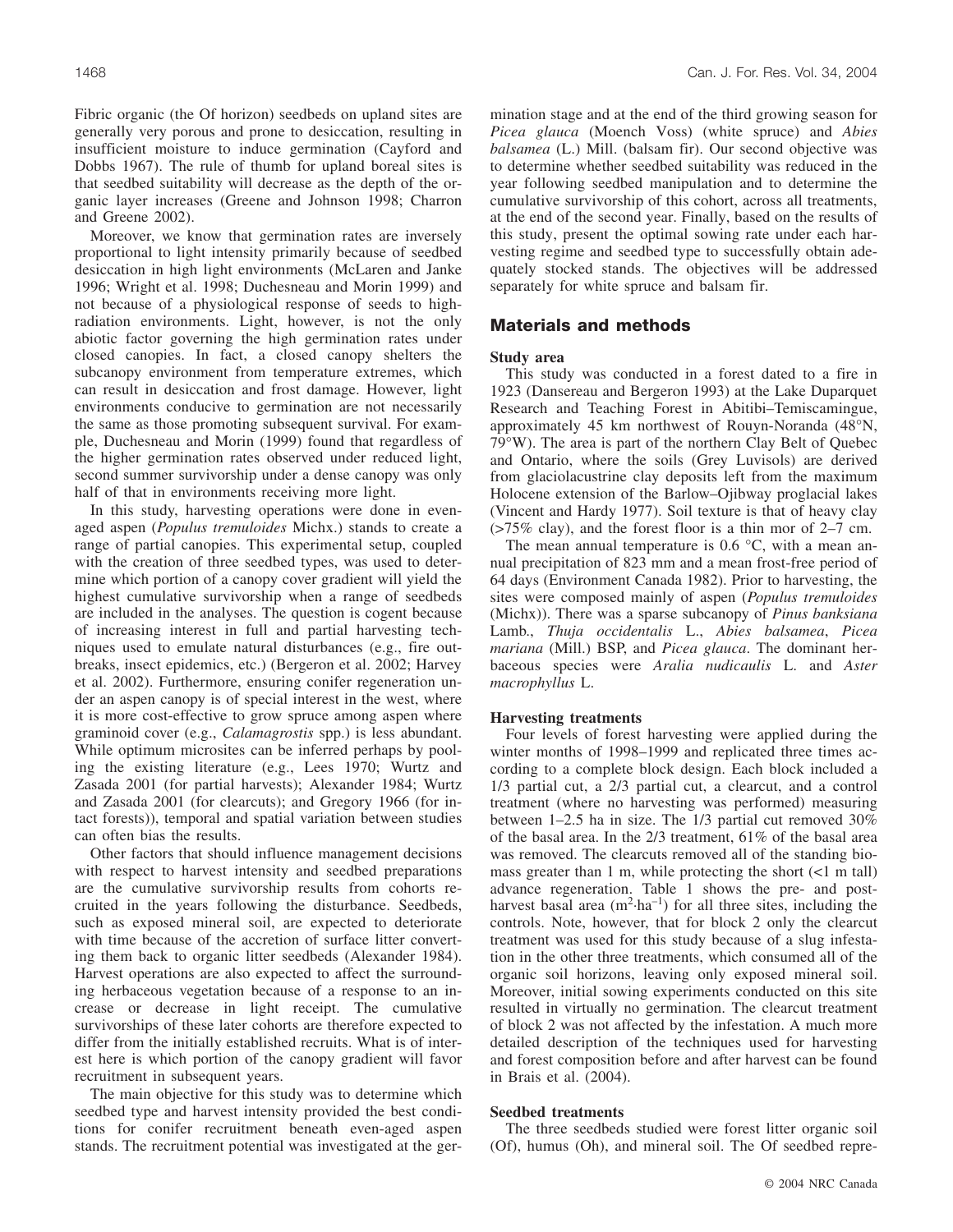**Table 1.** Pre- and post-harvest stand basal area  $(m^2 \cdot ha^{-1})$  for sites 1, 2, and 3.

| Site | Treatment | Preharvest | Postharvest       |
|------|-----------|------------|-------------------|
|      | Control   | 45.1       | 45.1              |
|      | 1/3       | 43.9       | 32.2              |
|      | 2/3       | 39.2       | 16.5              |
|      | Clearcut  | 46.7       | $\mathbf{\Omega}$ |
| 2    | Clearcut  | 37.2       | $\left( \right)$  |
| 3    | Control   | 42.4       | 42.4              |
|      | 1/3       | 38.5       | 29.2              |
|      | 2/3       | 39.7       | 16.8              |
|      | Clearcut  | 48.2       |                   |

sents the top horizon of the normal forest floor (LF) comprised primarily of a layer of aspen and less abundantly of mountain maple (*Acer spicatum* Lamb.) leaf litter. Conifer litter represents a small fraction of the litter layer. The Oh seedbed was created by manually removing the litter layer, exposing the humic material beneath. Finally, the mineral soil was created by removing the Of and Oh layers.

Under each of the harvest experimental units, eight permanent plots  $(2 \text{ m} \times 2 \text{ m})$  were randomly set up in early May 2000. On each plot, the Of seedbed occupied the northwest (1 m  $\times$  1 m) subquadrat. The Oh and mineral seedbeds occupied the southwest  $(1 \text{ m} \times 1 \text{ m})$  and northeast  $(1 \text{ m} \times$ 1 m) subplots, respectively. The southeast subplot was vacant.

## **Slash treatment**

To compare the effects of slash on germination rates and survivorship within the clearcut treatment, we added an additional eight permanent plots per block. Because the clearcut treatment in block 2 was not affected by the slug infestation, this analysis involved three experimental blocks. These plots were then covered with slash debris from the clearcut, covering approximately 70% of the plot. The diameter of the slash ranged between 5 mm (small branches, twigs) and 10 cm (mountain maple shrubs, downed trees). The slash piles also included downed foliage (mainly coniferous, since the harvest was done in the winter). The height of these slash piles were approximately 30–50 cm to ensure uniformity with the surrounding clearcut. These plots are referred to as the clearcuts with slash treatment (CCS) to differentiate from the clear-cut plots without slash treatment (CCNS). To avoid pseudoreplication, we averaged values from seedbed subplots over each harvesting experimental unit leading to one value per combination of harvesting and seedbed experimental units.

The first cohort (coh1) was sown the second week of May 2000. Two hundred seeds of spruce were sown on each of the permanent plots under each harvest treatment. Because of a limited supply of fir seeds, 200 seeds were sown on Of and Oh seedbeds. On mineral soil in the control, 1/3, and 2/3 treatments, a total of only 50 seeds were sown. Mineral soil seedbeds in the clearcut treatments (CCS and CCNS) were sown with 100 seeds. In the CCS treatments, seeds were sown before applying the slash to mimic natural seeding conditions. In 2001, however, seeding was done above the slash piles, again as would occur naturally. Germinant emergence for the 2000 cohort began in mid-June, and the first census was done on June 25, 2000. The plots were revisited on July 20 and September 4, 2000, where newly emerged individuals and mortality were recorded. The total number of seeds germinating (including the fraction that did not survive this first summer) was assessed at the end of the first summer. The germination rate (seedlings germinated per total sown) for this first cohort will be denoted as  $S_{\varphi2000}$ . The cumulative survivorship was recorded in May, July, and August of 2001, and again in May and August of 2002. The third year cumulative survivorship data were calculated as the quotient of the total surviving seedlings at the end of the third summer (August 2002) over the total viable portion sown for each of the permanent plots.

The second cohort (coh2) was sown the following spring (2001) after snowmelt. The sowing rate under each harvest intensity was 200 seeds per species for each seedbed type. The germination rate for this second cohort will be denoted as  $S_{\varphi2001}$ . The latter was followed throughout the summer of 2001 (June, July, and August). The cumulative survivorship of this cohort was followed until the end of the summer of 2002 (second summer survivorship).

The seeds of both cohorts were provided by the ministère des Resources naturelles du Québec. A viability test was performed in the laboratory on wetted filter paper. For coh1, seed viability was 79% for spruce and 50% for fir, based on a sample size of 200 seeds of each species. The viability for the coh2 seeds were 82% and 51% for spruce and fir, respectively. All germination and survivorship analyses were based on the proportion of viable seeds only.

#### **Litter traps**

Within each block for each of the harvest treatments, five  $(0.5 \text{ m}^2)$  litter traps were randomly placed in August 2000, and its contents emptied on May 2001. The litter was subsequently dried in the laboratory, then weighed (in grams), and used as an index of litter accretion across all harvest intensities. Litter accretion beneath the slash seedbeds was not included.

## **Data analyses**

#### *Germination analyses*

All statistical analyses involving germination rates were completed using arcsine-transformed data to conform to the assumptions of normality and homoscedasticity. Data analyses were done using GLM and MEANS procedures of the SAS statistical package (SAS Institute Inc. 1988). A splitblock analysis was conducted with four harvesting treatments replicated twice and three nonrandomized seedbed treatments within the main harvesting treatments. This analysis is similar to the split-plot with the exception that the subplots are not randomized (Steel and Torrie 1980). This analysis provides three error terms, which is high for the main effects (harvest and seedbed) but relatively low for interactions (Steel and Torrie 1980). Contrasts between treatments were used to answer the three the following a priori questions (Steel and Torrie1980): (*i*) Are the partial cuts different from the unharvested stands? (*ii*) Are the partial cuts different from the clearcuts? (*iii*) Is the 1/3 partial cut treatment different from the 2/3 partial cut treatment? For con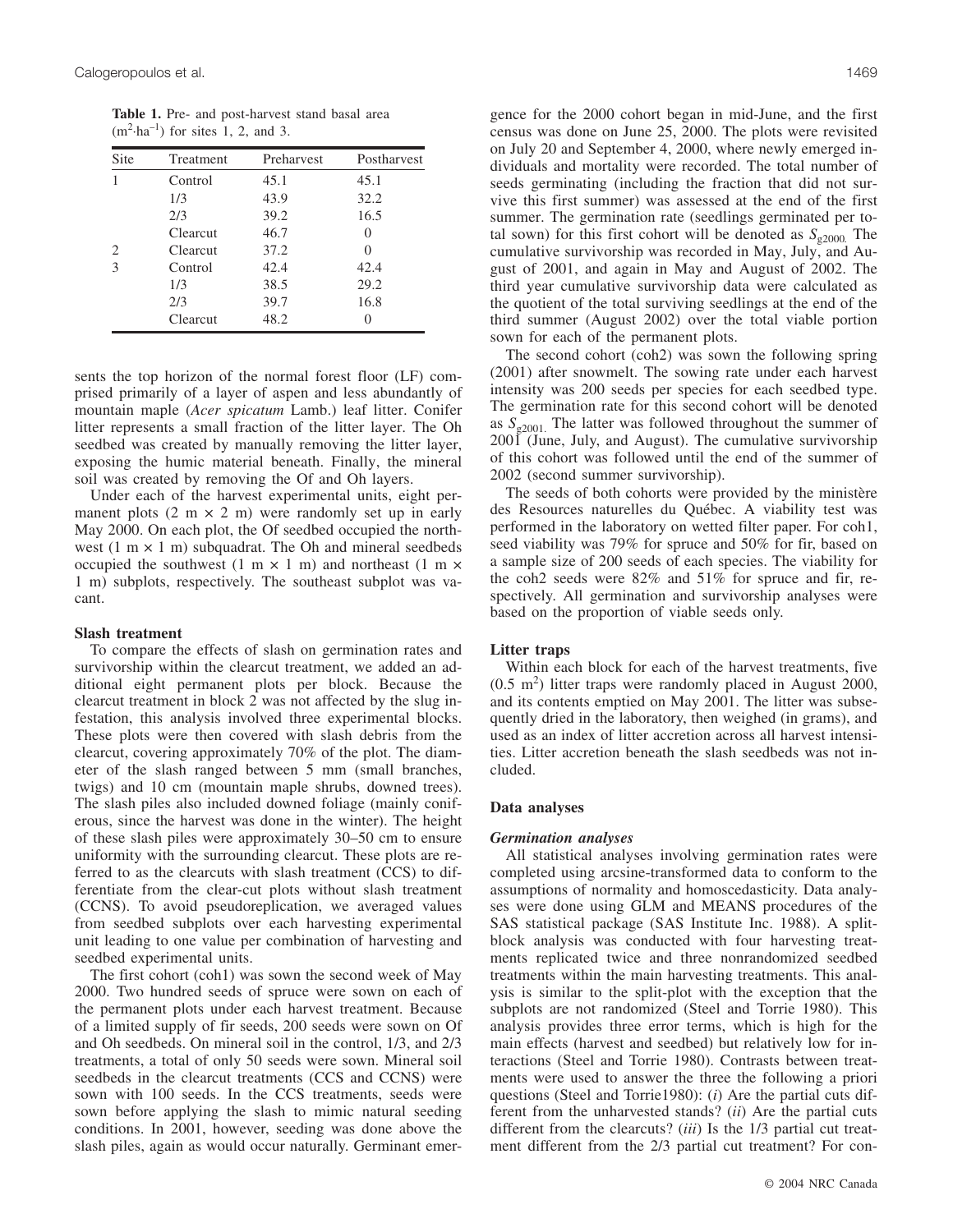trasts involving seedbeds, we asked whether both manipulated soil surfaces (mineral and Oh) differed from the untreated (Of) and if the Oh seedbeds differed from the mineral seedbeds. As we were more interested in tendencies than in the absolute level of probability of the observed differences, a level of significance of 0.1 was retained.

The CCS treatments in this experimental design were randomly set within the main experimental units. To simplify analyses, we considered them in a separate analysis, comparing them to the CCNS treatments using a two-way analysis of variance with three blocks (clearcut units) and two slash treatments (CCS and CCNS).

To determine the effects of time since disturbance, we performed a paired-sample *t* test between the cohort germinating in 2000 and 2001 (coh2), where the paired units were the individual plots. Separate tests were performed for each of the treatments (i.e., seedbeds, harvests, and species).

# *Litter accretion analyses*

The dry masses were log-transformed and a one-way ANOVA was used to determine if litter accretion differed significantly across the harvest treatments. A post hoc Tukey's test was used to determine which of the harvests significantly differed from one another.

#### *Cumulative survivorship analyses*

The analyses performed here aimed to determine survivorship differences as a function of seedbed type and canopy cover within each cohort for each species. For coh1 this was based on the third year survivorship data. Coh2 analyses were on second year survivorship data. An alternative to the split-block analysis was required because of violations of homoscedasticity. For all tests, we employed an extension to the Kruskal–Wallis test (Sokal and Rohlf 1981), which is designed to replace the two-way ANOVA when nonparametric data are used. The data for this test are ranked and a 2-way ANOVA is then performed on the ranked data. Post hoc Tukey's tests were then performed on the ranked data

# **Results**

# **Seed germination (2000)**

## *Effects harvest and seedbed*

Split-block analyses concerning the main effects showed a significant seedbed effect for both species, but failed to show an effect of the harvest treatments (Table 2). Under each harvest intensity, the highest germination rate for both species in 2000 was observed on mineral soil seedbeds. Figure 1*a* (fir only) indicates that the germination rates on Oh seedbeds were intermediate between mineral and Of seedbeds. Contrast analyses showed that both manipulated soil surfaces (mineral and humus) significantly improved the germinability of seeds relative to untreated seedbeds (Of) (Table 3). The complete removal of the organic matrix (mineral seedbeds) yielded significantly higher germination rates relative to Oh seedbeds for fir but not for spruce (Fig. 2*a*). A priori contrasts for fir showed a significant difference between the clearcut and partial cut germination rates.

**Table 2.** Results from split-block analyses for germination data of *Abies balsamea* and *Picea glauca.*

|                        | df                          | F     | p > F |
|------------------------|-----------------------------|-------|-------|
| A. balsamea            |                             |       |       |
| <b>Block</b>           | 1                           | 1.68  | 0.242 |
| Harvest                | 3                           | 4.59  | 0.054 |
| Seedbed                | 2                           | 12.52 | 0.007 |
| Block x Harvest        | 3                           | 1.28  | 0.363 |
| $Block \times Seedbed$ | $\mathcal{D}_{\mathcal{L}}$ | 0.10  | 0.903 |
| Harvest x Seedbed      | 6                           | 0.71  | 0.655 |
| P. glauca              |                             |       |       |
| <b>Block</b>           | 1                           | 0.04  | 0.852 |
| Harvest                | 3                           | 2.43  | 0.163 |
| Seedbed                | 2                           | 6.41  | 0.032 |
| $Block \times Harvest$ | 3                           | 2.99  | 0.118 |
| $Block \times Seedbed$ | $\mathcal{D}_{\mathcal{L}}$ | 0.34  | 0.727 |
| Harvest x Seedbed      | 6                           | 0.34  | 0.894 |

# *Effects of slash*

The addition of slash in the clearcut treatments significantly improved the germination rates of fir seeds relative to the CCNS treatments ( $p < 0.001$ ). An investigation of seedbed suitability under the clearcut treatments also revealed a significant seedbed response ( $p = 0.004$ ). For fir, mineral seedbed germination rates significantly differed from the Oh and Of treatments (Tukey's:  $p = 0.031$  and 0.003, respectively) (Fig. 1*a*). The factorial ANOVA showed no significant interaction between the two factors investigated. A significant response to seedbeds and slash addition was also observed for spruce  $(p < 0.001$  and 0.03, respectively). A significant interaction between the two factors ( $p = 0.004$ ) was also found (Fig. 2*a*).

# *Effects of delayed sowing (Sg2000 vs. Sg2001) and litter accretion across all harvest intensities*

Mineral soil receptiveness was strongly affected the year following seedbed manipulation (Figs. 1*b* and 2*b*). Under the control, 1/3, and 2/3 partial cuts on mineral soil, we found a general decrease in germination rates in the second year, where the most pronounced decrease was for seeds germinating on mineral soil under the control treatment. The germination rates of spruce seeds on Oh under the three highest canopy cover classes also significantly decreased. With the exception of fir seeds germinating under the CCNS treatment, the germination rates of both species on Of seedbeds did not change in the second year of sowing.

While germination decreased in 2001 for seedbeds in the control, 1/3, and 2/3 treatments, there was an increase in fir germination in 2001 under the CCS and CCNS treatments. The increase was significant for all seedbeds under the CCNS treatment. The germinability of spruce in 2001 in the CCS and CCNS treatments was not significantly affected.

Litter accretion was highest in the control treatment and subsequently declined thereafter as a function of increasing harvest intensity (Fig. 3). The clearcut treatment received significantly less litter than all other treatments (Tukey's:  $p <$ 0.001).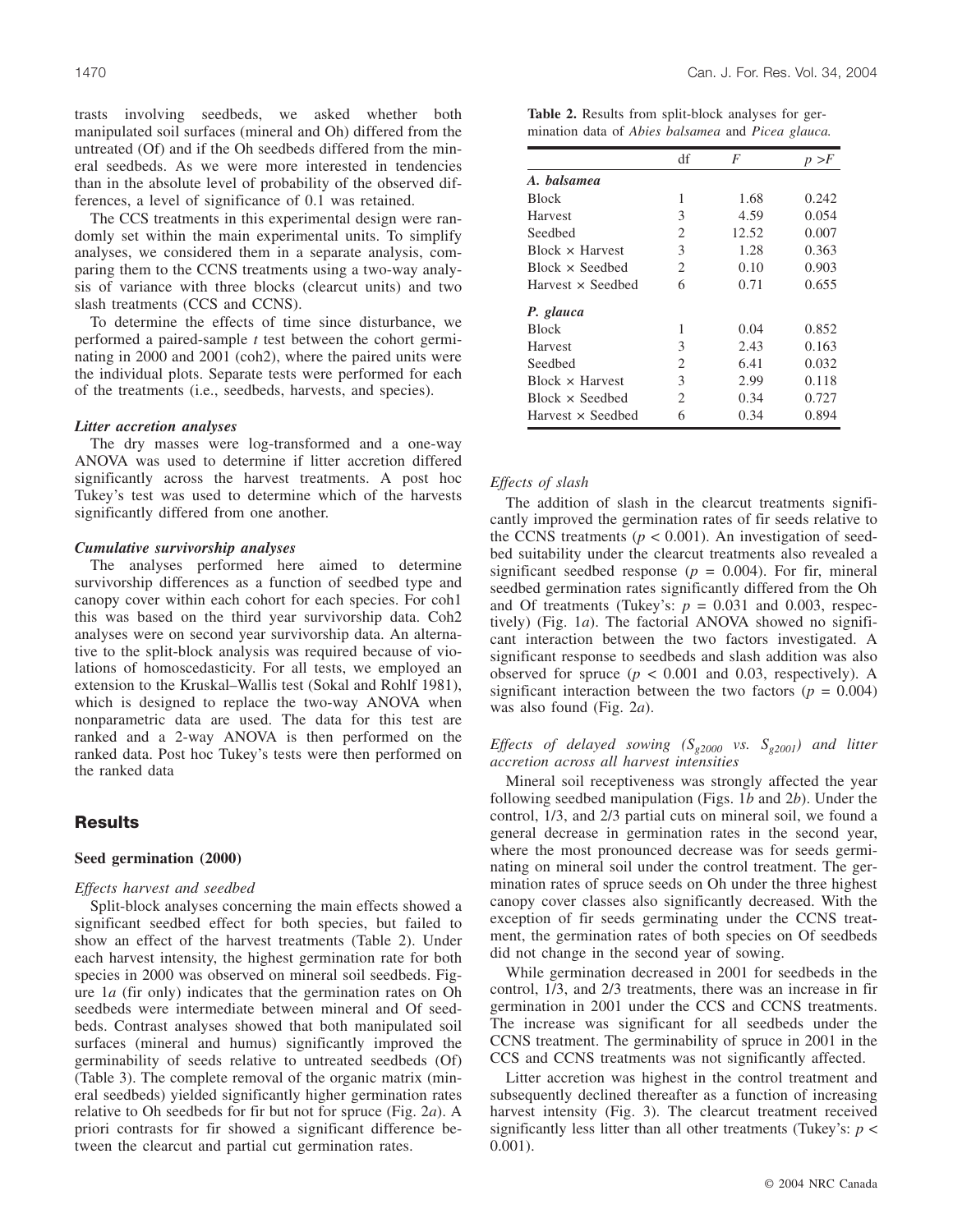**Fig. 1.** Mean germination rates of fir in (*a*) 2000 ( $S_{g2000}$ ) and (*b*) 2001 ( $S_{g2001}$ ) on each seedbed type and harvest intensity. Oh, humus; Of, organic soil; CNT, control; CCS, clearcuts with slash treatment; CCNS, clearcuts without slash treatment. Asterisks denote a significant difference between S<sub>g2000</sub> and S<sub>g2001</sub>, where \*,  $p < 0.05$ ; \*\*,  $p < 0.001$ . Error bars represent  $\pm 1$  SE.



**Table 3.** Probability and mean square error (MSE) values for simple comparisons of effects of harvesting and seedbed type on the germination values of *Abies balsamea* and *Picea glauca*.

|           |                           | p > F       |           |  |
|-----------|---------------------------|-------------|-----------|--|
| Treatment | Contrast                  | A. balsamea | P. glauca |  |
| Harvest   | Control vs. partial cuts  | 0.923       | 0.514     |  |
|           | Clearcut vs. partial cuts | 0.055       | 0.415     |  |
|           | $1/3$ vs. $2/3$           | 0.910       | 0.617     |  |
|           | <b>MSE</b>                | 0.00014     | 0.0003    |  |
| Seedbed   | Mineral and Oh vs. Of     | 0.009       | 0.029     |  |
|           | Mineral vs. Oh            | 0.007       | 0.143     |  |
|           | MSE                       | 0.000012    | 0.000034  |  |

**Note:** Oh, humus; Of, organic soil.

# **Cumulative Survivorship**

# *Third year cumulative survivorship (coh1)*

#### *Effects of harvest and seedbed*

The analyses for third year cumulative survivorship for fir and spruce still showed a significant seedbed response (*p* < 0.001 and 0.007, respectively) and a significant harvest response for fir  $(p = 0.005)$  (Figs. 4 and 5), where post hoc tests showed that both partial cuts were significantly higher than the clearcut (CCNS) ( $p < 0.019$ ). For both species, a significant interaction between the two factors investigated was not observed. Tukey's tests performed on the ranked data showed that mineral soil survivorship for both species was significantly higher than Of ( $p < 0.006$ ). The cumulative survivorship of fir on mineral soil seedbeds was also significantly higher than that on Oh ( $p = 0.010$ ).

#### *Effects of slash*

Analyses between the two slash treatments showed a significant effect for fir only  $(p = 0.007)$  A significant seedbed effect was found for both species ( $p = 0.010$ ), and a significant interaction was still present for spruce  $(p = 0.042)$ . A posteriori tests for fir showed that mineral soil survivorship was significantly higher than that of Of  $(p = 0.009)$  but not Oh.

## *Second year cumulative survivorship (coh2)*

#### *Effects of harvest and seedbed*

The cumulative survivorship of fir at the end of the second year was not significantly affected by either harvest or seedbed type (Fig. 6). The cumulative survivorship of the second spruce cohort showed a significant response to seedbed type  $(p = 0.010)$  but not to harvest (Fig. 7). A significant interaction between the two factors for spruce was not found. Post hoc tests showed that mineral soil survivorship for spruce was significantly higher than that of Of  $(p \lt p)$ 0.009).

## *Effects of slash*

Analyses concerning the cumulative survivorship of the two slash treatments showed a significant seedbed effect for spruce only  $(p = 0.006)$  and an absence of interaction between the two factors investigated. Mineral soil receptiveness was significantly higher than that of Of  $(p = 0.005)$ .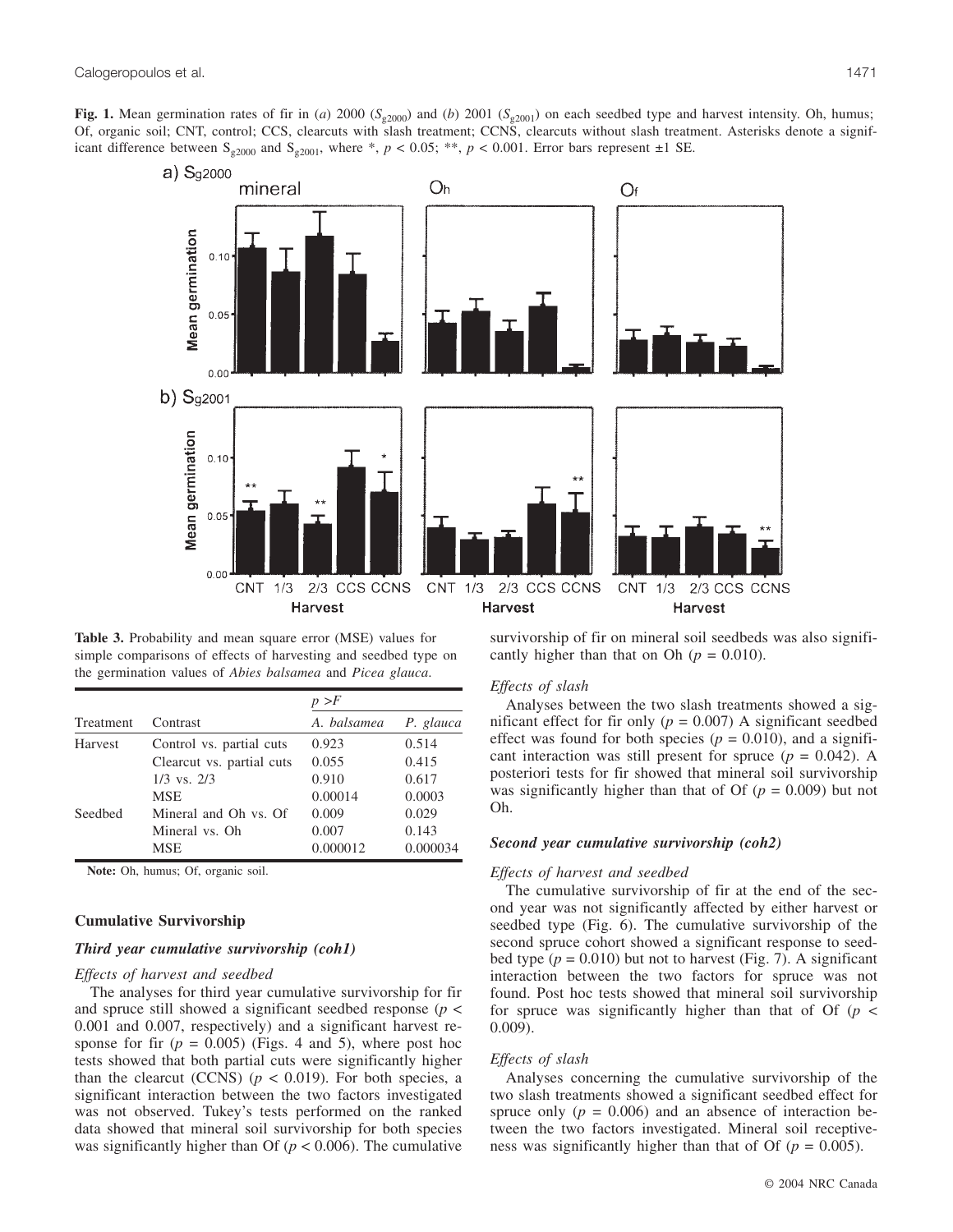**Fig. 2.** Mean germination rates of spruce in (*a*) 2000 ( $S_{g2000}$ ) and (*b*) 2001 ( $S_{g2001}$ ) on each seedbed type and harvest intensity. Oh, humus; Of, organic soil; CNT, control; CCS, clearcuts with slash treatment; CCNS, clearcuts without slash treatment. Asterisks denote a significant difference between  $S_{g2000}$  and  $S_{g2001}$ , where \*,  $p < 0.05$ ; \*\*,  $p < 0.001$ . Error bars represent  $\pm 1$  SE.



**Fig. 3.** Mean dry mass (g) of litter from traps placed under each of the harvest intensities in August 2000 and collected in May 2001. CNT, control; CC, clearcut. Error bars indicate ±1 SE.



# **Discussion**

# **Germination**

# *Effects of harvest and seedbed*

Similar to other studies (e.g., Lees 1963; Delong et al. 1997; Feller 1998), the germination rates in 2000 for both species were highest on mineral soil substrates, followed by Oh seedbeds, and Of with the poorest regenerative capacity. Interestingly, we found that for spruce, the removal of only the litter layer (Oh) can improve the quality of seedbeds relative to untreated (Of) seedbeds, but that complete removal of the organic matrix will not further improve the germination rates for this species. Fir, however, does significantly

**Fig. 4.** Mean third year cumulative survivorship of fir on mineral  $(\diamondsuit)$ , Oh ( $\blacksquare$ ), and Of ( $\nabla$ ) across all harvest intensities. CNT, control; CCS, clearcuts with slash treatment; CCNS, clearcuts without slash treatment. Bars represent ±1 SE.



benefit by the removal of the Oh layer. This is of interest silviculturaly, primarily because scarification to expose mineral soil is expensive and time consuming, whereas the removal of only the litter layer is less labor intensive and therefore more economical. The data here show that Oh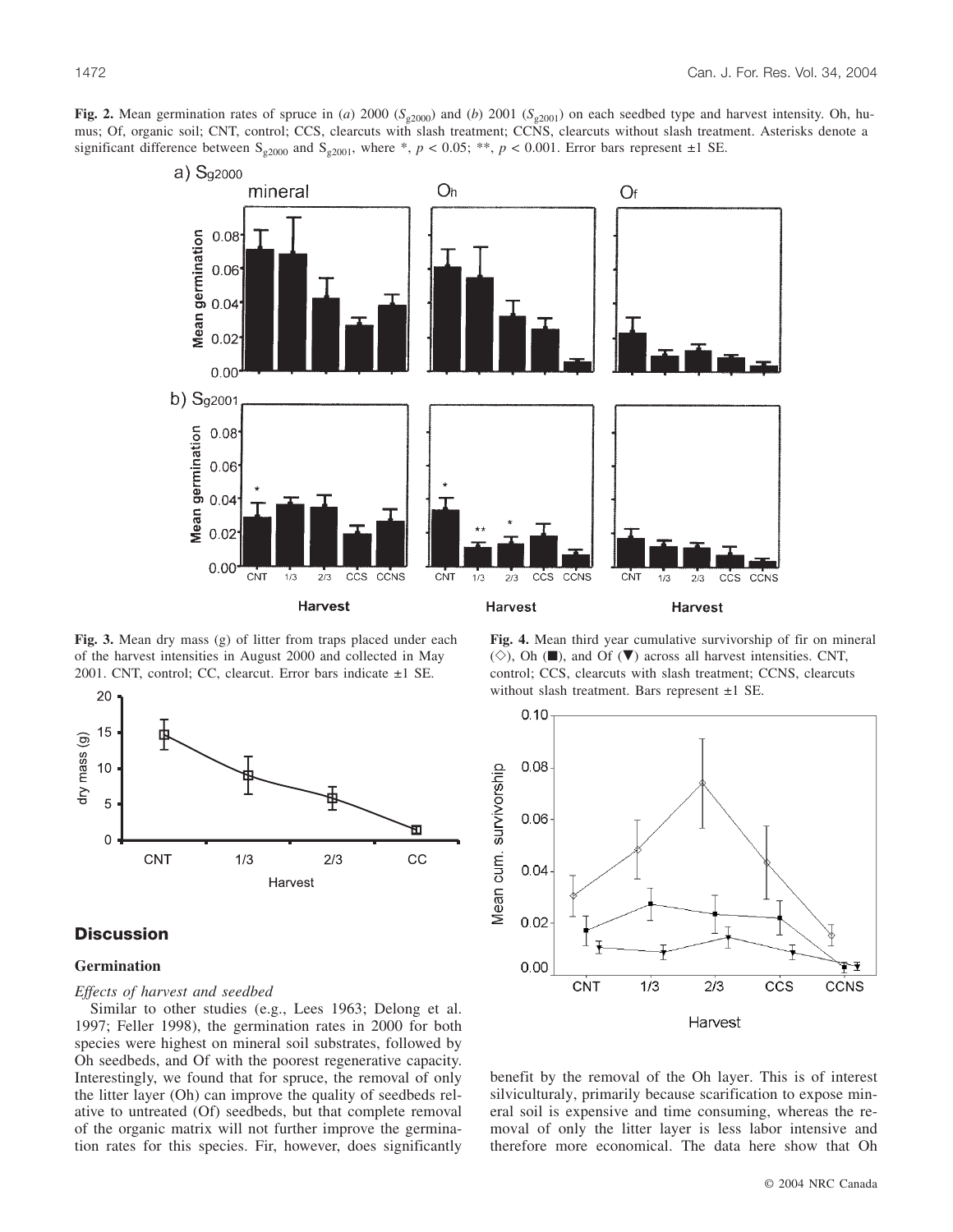**Fig. 5.** Mean third year cumulative survivorship of spruce on mineral ( $\diamond$ ), Oh ( $\blacksquare$ ), and Of ( $\nabla$ ) across all harvest intensities. CNT, control; CCS, clearcuts with slash treatment; CCNS, clearcuts without slash treatment. Bars represent ±1 SE.



**Fig. 6.** Mean second year cumulative survivorship of fir on mineral  $(\diamond)$ , Oh ( $\blacksquare$ ), and Of ( $\nabla$ ) across all harvest intensities. CNT, control; CCS, clearcuts with slash treatment; CCNS, clearcuts without slash treatment. Bars represent  $\pm 1$  SE.



seedbeds can become a more common practice where the regeneration of spruce is concerned.

The different levels of harvest intensity did not strongly affect the germination rates of either species investigated. The only significant effect of harvest observed in this study was between clearcuts (CCNS) and partial cuts for fir seeds. Previous studies (e.g., McLaren and Janke 1996; Duchesneau and Morin 1999; Wright et al. 1998), however, have shown emergence to increase as a function of canopy cover. We do not conclude here that harvest intensity does not affect germination rates of spruce seeds. In fact, Fig. 2*a* does show a clear decline in germination rates as we move

**Fig. 7.** Mean second year cumulative survivorship of spruce on mineral  $(\diamond)$ , Oh ( $\blacksquare$ ) and Of ( $\nabla$ ) across all harvest intensities. CNT, control; CCS, clearcuts with slash treatment; CCNS, clearcuts without slash treatment. Bars represent ±1 SE.



from the unharvested to the clearcut treatment, but our a priori contrasts did not entertain differences between the control and clearcut treatments. The conclusions drawn at this stage are that seedbed effects largely dictate success in establishment at the germination stage for both species and that harvest intensity will only moderately affect the amount of recruitment.

# *Effects of slash*

Germination rates of fir seeds in clearcuts were increased by the addition of slash. This suggests that the amount of light reaching the soil surface was reduced by the addition of slash on clear-cut plots. Light measurements were not taken beneath the slash. Only an estimate of percent cover was made, and thus it cannot be clearly established whether or not seeds were subjected to greater or less light than that in the 1/3 or 2/3 harvest intensities. The benefits of shade in clearcuts have also been noted elsewhere (Fraser and Farrar 1955; Clark 1969). It is unclear, however, why the germination of spruce seeds was improved by the addition of slash on Oh and Of, while the reverse conditions on mineral soil seedbeds were observed. Moreover, this contrasts with Alexander (1984), who showed a twofold increase in the germination rates of *Picea engelmanni* on scarified seedbeds with shade compared with unshaded, scarified plots. This finding merits further investigation, especially since the same pattern was observed in the germination rates of the second cohort (although the effects were not statistically tested).

# *Effects of delayed sowing*

Germination in the year following seedbed manipulation is of theoretical and practical interest but seldom studied. Mineral and Oh seedbeds deteriorated in 2001 for both species. We attribute this finding to the accretion of surface litter under the unharvested and partial canopies (Fig. 3). The loss in seedbed receptiveness reported here is similar to Lees (1970), where white spruce germination rates were reduced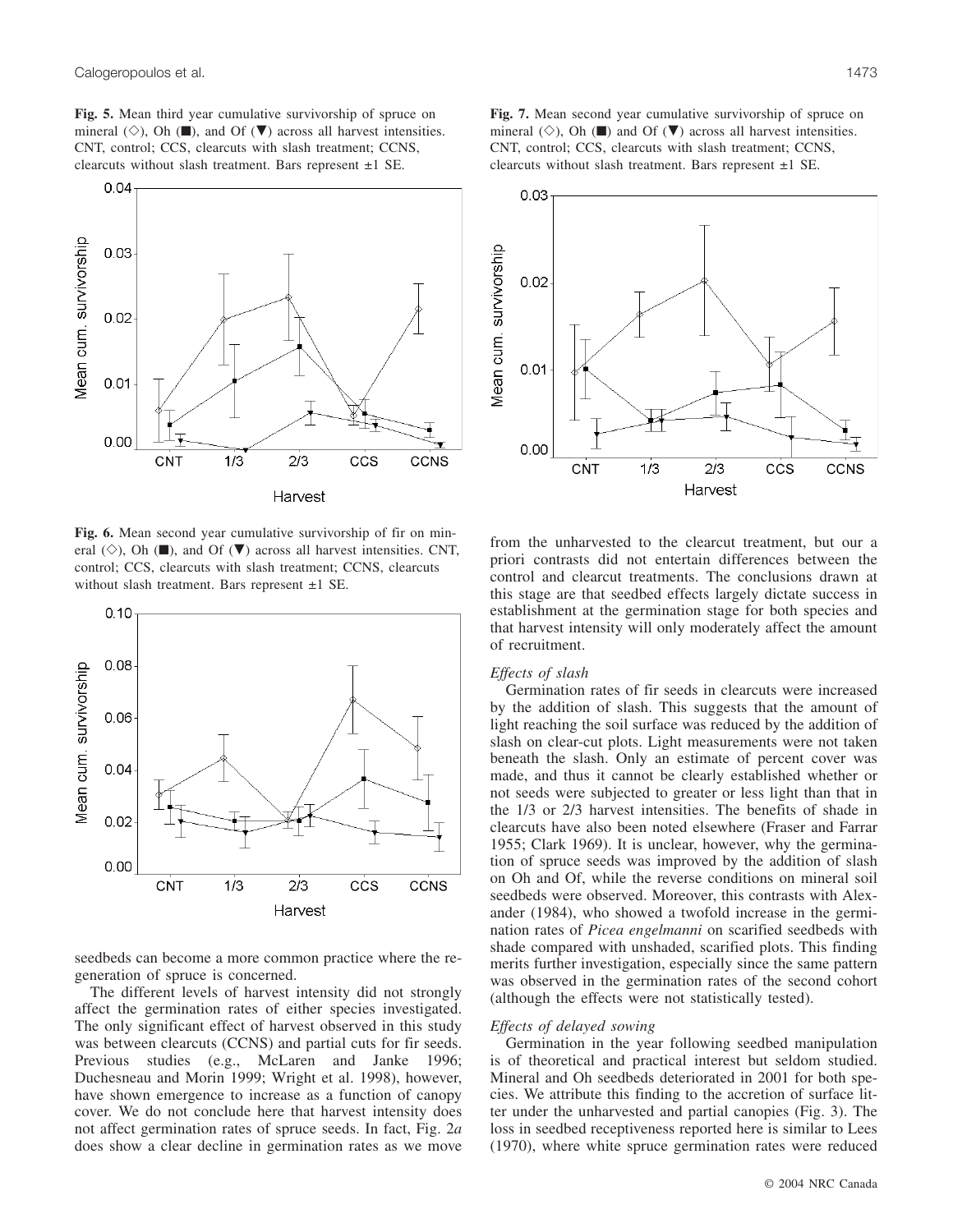|                     | Seeds/ha $(x10^3)$ |           |            |                                                                                                 |
|---------------------|--------------------|-----------|------------|-------------------------------------------------------------------------------------------------|
|                     | Mineral            | Oh        | <b>Of</b>  | Sources $a$                                                                                     |
| Partial cut         | 400                | <b>NA</b> | <b>NA</b>  | (third year) Lees (1970); Picea glauca on dry site;<br>BA 16.3 $m^2$ -ha <sup>-1</sup>          |
|                     | 125                | <b>NA</b> | <b>NA</b>  | (third year) Lees (1970); P. glauca on moist site; BA<br>14.9 $m^2$ -ha <sup>-1</sup>           |
|                     | 118                | <b>NA</b> | <b>NA</b>  | (third year) Lees (1970); P. glauca on wet site; BA<br>$15.1 \text{ m}^2 \cdot \text{ha}^{-1}$  |
|                     | 1 000              | 1818      | $\infty^b$ | (third year) This study P. glauca; 1/3 treatment; BA<br>$30.7 \text{ m}^2 \cdot \text{ha}^{-1}$ |
|                     | 867                | 1 2 5 0   | 3 3 3 3    | (third year) This study P. glauca; 2/3 treatment; BA<br>$16.7 \text{ m}^2 \cdot \text{ha}^{-1}$ |
|                     | 417                | 741       | 2 2 2 2    | (third year) This study Abies balsamea; 1/3 treatment;<br>BA 30.7 $m^2$ -ha <sup>-1</sup>       |
|                     | 270                | 833       | 1 3 3 3    | (third year) This study A. balsamea; 2/3 treatment;<br>BA 16.7 $m^2$ -ha <sup>-1</sup>          |
| Clearcut (shaded)   | 667                | <b>NA</b> | 2 0 0 0    | (fifth year) Alexander (1984); <i>Picea engelmannii</i> ;<br>north aspect                       |
|                     | 6 6 6 7            | <b>NA</b> | 6 6 6 7    | (fifth year) Alexander (1984); P. engelmannii; south<br>aspect                                  |
|                     | 4 0 0 0            | 3 3 3 3   | 5 0 0 0    | (third year) This study <i>P. glauca</i> (CCS treatment)                                        |
|                     | 465                | 909       | 2 2 2 2    | (third year) This study A. balsamea (CCS treatment)                                             |
| Clearcut (unshaded) | 2 0 0 0            | NA.       | 10 000     | (fifth year) Alexander (1984); P. engelmannii; north<br>aspect                                  |
|                     | $\infty^b$         | <b>NA</b> | $\infty^b$ | (fifth year) Alexander (1984); P. engelmannii; south<br>aspect                                  |
|                     | 909                | 6 6 6 7   | 28 571     | (third year) This study P. glauca (CCNS treatment)                                              |
|                     | 1 3 3 3            | 6 6 6 7   | 6 6 6 7    | (third year) This study A. balsamea (CCNS treatment)                                            |
| Full-canopy         | 22 222             | NA.       | <b>NA</b>  | (fifth year) Gregory (1966) P. glauca                                                           |
|                     | 3 3 3 3            | 5 000     | 10 000     | (third year) This study P. glauca (control)                                                     |
|                     | 645                | 1 1 7 6   | 1818       | (third year) This study A. balsamea (control)                                                   |

**Table 4.** Recommended sowing density  $(x10^3)$  based on the cumulative survivorship values of the first germinating cohort from this study and from existing literature.

**Note:** The data from the literature include third year cumulative survivorship data (Lees 1970) and fifth year cumulative survivorship data (Alexander 1984; Gregory 1966). NA, not applicable; BA, basal area; CCS, clearcuts with slash treatment; CCNS, clearcuts without slash treatment. *<sup>a</sup>*

<sup>a</sup>Only studies for which specify canopy cover and seedbed type have been included.

*b* Denotes a cumulative survivorship value of zero.

by 2.4 times in the second year and 2.5 times in the third year of sowing under a partial harvest.

To ensure that temporal variation (e.g., weather, granivore density) did not influence his results, Lees (1970) included the germination data on freshly scarified soil for both years. In this study, this corrective measure was not taken. However, temporal variation in the present study is assumed to be negligible given that the germination rates on Of seedbeds for both species under the control treatment did not change in 2001. Alridge (1967) had repeating sowing data for spruce for 5 consecutive years on mineral soil under partial canopy. By the fourth year, the seedbeds deteriorated to levels typical of Of seedbeds.

The literature, however, only provides us with data for partial canopies and to our knowledge provides no comparative data for fir. This is the first study to show improved germination rates of fir in the year following seedbed manipulation in clear-cut environments. Oleskog et al. (2000) showed that relative humidity levels above 65% will reduce evaporative losses from seeds and thereby improve germination rates. This suggests that the improved germination in the clear-cut environments was the result of increased humidity levels provided by the asexual aspen recruits, which dominated the clearcuts in the 2001 (personal observation).

# **Cumulative survivorship**

#### *Third year cumulative survivorship (coh1)*

## *Effects of harvest and seedbed*

For this part, we have taken the cumulative survivorship values obtained in this study and present it in Table 4, where we calculated the number of seeds per hectare required to obtain adequate stocking. We will assume that adequate stocking is achieved with 20 000 seedlings per hectare at the end of the third summer. Given that seedling mortality levels off after the first few years, we will consider this density to be adequate for all of the harvest units. For example, if the cumulative survivorship was 0.05, it will require 400 000 seeds/ha to obtain 20 000 seedlings at the end of the third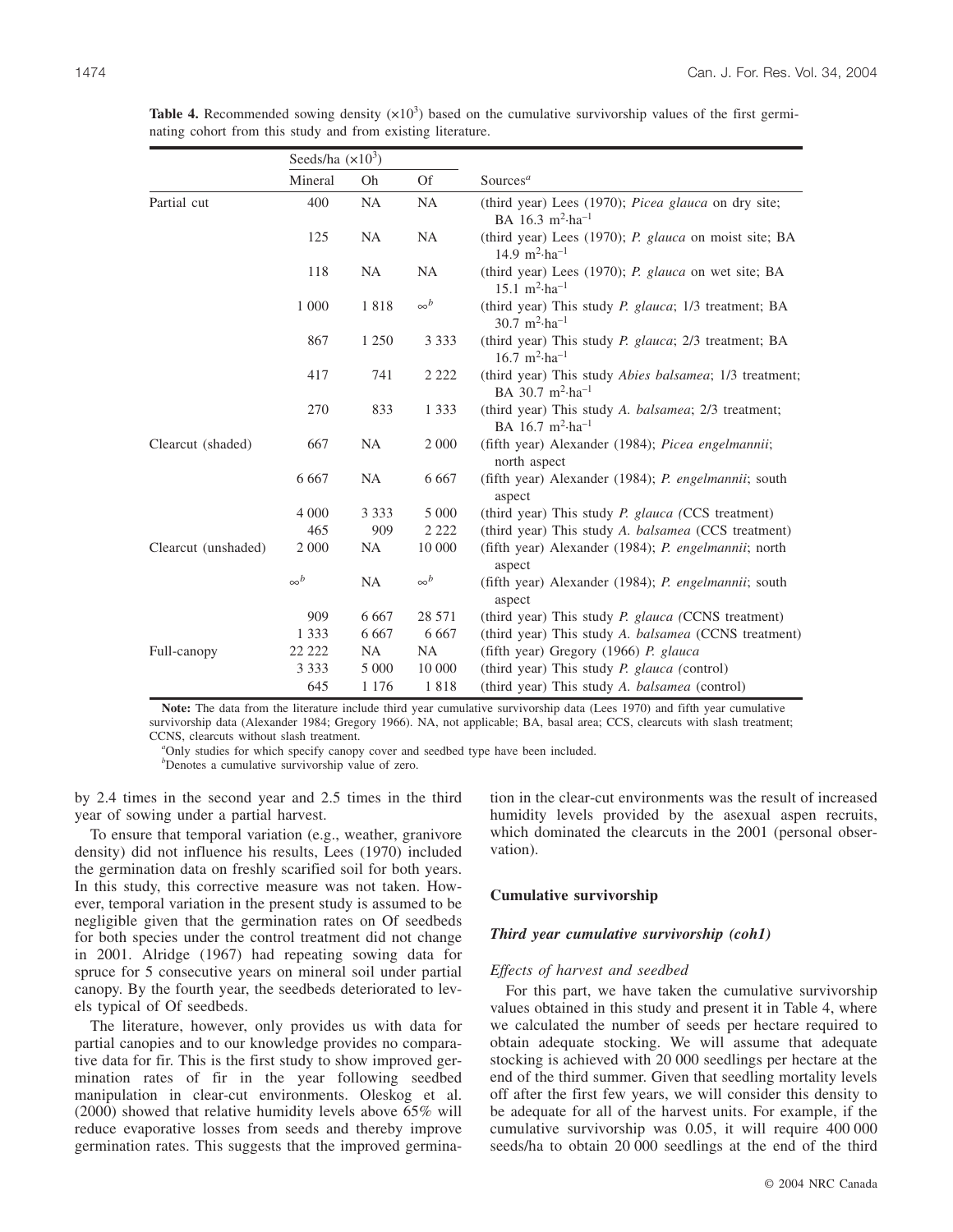summer. For comparison, we have also included estimates obtained from other similar studies.

Based on the third year cumulative survivorship from this study, the lowest seed input for adequate spruce regeneration can be obtained on mineral soil under the 2/3 partial harvest (867 000) followed by one million seeds for the same seedbed under the 1/3 harvest. Lees (1970) showed that white spruce regeneration can be achieved with fewer than 400 000 seeds/ha. Given that a significant response to harvest intensity was not observed for spruce, we can conclude that either of the two partial harvests coupled with seedbed manipulation are the most suited for regeneration.

Our results showed that a seedbed response was still observed at the end of the third year. The very poor germination rates on Of seedbeds coupled with poor subsequent survival (not shown) demands a very high seed input. Based on our sowing rate of 200 spruce seeds on Of soil under the 1/3 partial cut, no survivors were present by the end of the third summer. Thus, it is seems that at least for spruce, seeding on Of soil will likely result in a failure to sufficiently regenerate a stand.

The comparisons in Table 4 apply to spruce only. The literature has, to our knowledge, no comparative cumulative data for fir. Several studies have looked at germination of fir on various seedbeds (Duchesneau and Morin 1999; Maclaren and Janke 1996) but failed to tease apart the effects of seedbeds from canopy cover gradient. This is, to our knowledge, the first study to look at the survivorship of fir along a canopy gradient cover and seedbed types until the third year. The suitability of fir regeneration in partial harvests is evident when we look at the number of seeds required to obtain adequate stocking (see Fig. 4). The range of seed input for fir in partial harvests ranges between 270 000 on mineral soil in the 2/3 treatment and 2 222 000 on Of in the 1/3 treatment. Effectively, the suitability of both species under the partial harvest has much to do with high germination rates relative to the clearcuts and high subsequent survival relative to the control. Given that both partial cuts were still significantly higher after the third year for fir, the regenerative capacity of this species can be greatly increased if suitable seedbeds are coupled with partial cuts.

As with the clearcuts, the unharvested stands also resulted in very low cumulative survivorship values for both species investigated. The fifth year cumulative survivorship in Gregory (1966) is even lower. As such, it is recommended that recruitment from seed, under full canopy, should be avoided.

# *Effects of slash*

The very low germination rates of fir in the CCNS treatments (Fig. 1*a*) are largely responsible for the tremendous seed input that is required to adequately regenerate these stands. Because of the significantly higher cumulative survivorship values under the CCS treatment for fir, the input of seeds can be reduced by threefold. The low cumulative survivorship values of spruce in clear-cut environments (CCS and CCNS) require a seed density range between 909 000 to 28 000 000. When we contrast this with the fifth year cumulative survivorship data in Alexander (1984), the numbers now range between 667 000 to infinity (i.e., no survivors). The influence of slash on the cumulative survivorship of spruce seeds on mineral soil in clearcuts is still unclear. The data of Alexander (1984) under these same conditions contrast with the results from this study, suggesting that shade can greatly improve this initial step in establishment.

## *Second year cumulative survivorship (coh2)*

## *Effects of harvest and seedbed*

The effects of harvest and seedbed type on the survivorship of subsequent cohorts are of interest if sowing is to be performed in the years following soil manipulation. In this work, the second germinating cohort of fir was no longer affected by either harvest or seedbed type at the end of the second year. Unlike fir, spruce still responded significantly to seedbed type. The data here are also useful in predicting the recruitment potential for these sites in subsequent years that may result from natural seed input.

#### *Effects of slash*

The significantly elevated fir germination rates in the CCNS treatments relative to the previous year (Fig. 1*b*), coupled with high subsequent survival, resulted in high cumulative survivorship values at the end of the second year. Relative to the cumulative survivorship of the first cohort, the optimal sowing density for fir is now 3 and 1.5 times lower in the CCNS and CCS treatments, respectively. Clearcuts without slash can therefore benefit the most from repeated sowings, at least within the first 2 years of harvest and seedbed manipulation. For spruce, the sowing density is halved in the CCS treatment but increased by 1.5 times in the CCNS treatment relative to the first year cumulative survivorship data.

Recently, silvicultural practices that emulate natural forest disturbances have received considerable attention (Bergeron and Harvey 1997; Harvey et al. 2002; Bergeron et al. 2002). This study outlined some of the responses of softwood species to these types of disturbances, but much more work needs to be invested before any conclusions can be made. Most importantly, we need to monitor these cohorts during subsequent years at least until they are recruited into the sapling–juvenile stage. This would allow a highly comprehensive and detailed examination of sexual recruitment under varying canopy gradients and seedbed types.

# **Acknowledgements**

This work was supported by the Forest Research Division of the ministère des Resources naturelles du Québec, the Canadian Foundation for Innovation, the Natural Sciences and Engineering Research Council of Canada (NSERC) Partnership program with the Canadian Forest Service, the Sustainable Forest Management Network, and by the NSERC-UQAT-UQÀM Industrial Chair in Sustainable Forest Management. Field assistance was provided by I. Ritchie and R.B. Clark. We also thank the two anonymous reviewers for all of the excellent suggestions that greatly improved this paper.

# **References**

Alexander, R.R. 1984. Natural regeneration of Engelmann spruce after clearcutting in the central Rocky Mountains in relation to